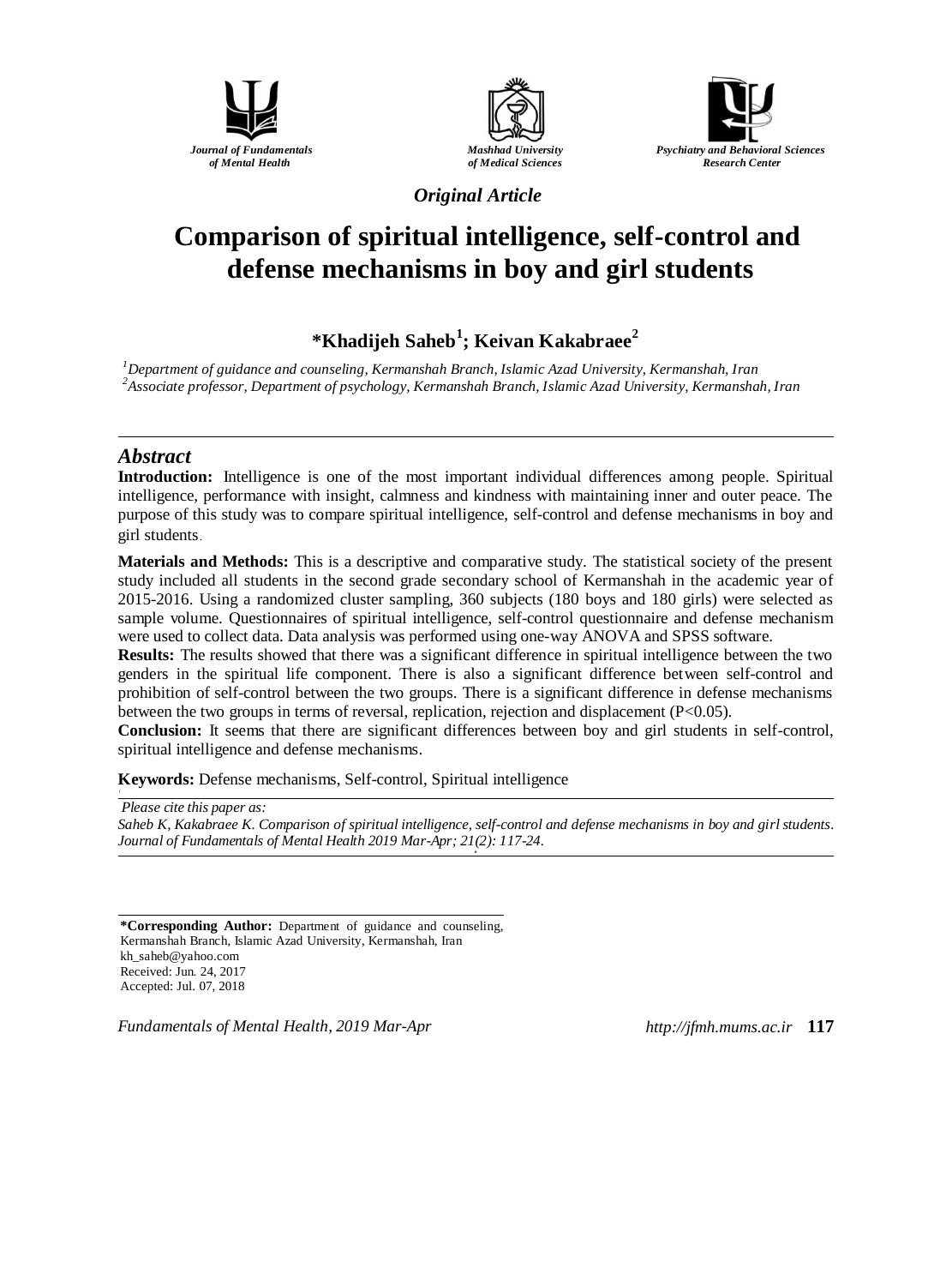#### **Introduction**

Intelligence is one of the most important individualized differences among people, and this has been one of human attention for many years (1). Zohar (2) claims that although there are types of intelligence, all types of intelligence can relate to one of the three primary nervous systems in the brain: General Intelligence (IQ), Emotional Intelligence (EQ), and Spiritual Intelligence (SQ). General intelligence involves the capacity for thinking, reasoning, and problem solving (3). Comprehensive theory of emotional intelligence was introduced by Salvay and Mayer in 1990. They stated that individuals with emotional intelligence can control their emotions and others and distinguish between positive and negative outcomes (4). It is said today that IQ and SQ are not responsive to everything and are not really effective, but human beings also need a third factor, which is called spiritual intelligence (SQ) (5).

Generally speaking, the emergence of the spiritual intelligence structure can be seen as the application of spiritual capacities and resources in practical fields. Individuals use spiritual intelligence when they want to use spiritual resources and resources to make critical decisions and to think about existential issues (inevitability of death, freedom and attachment, existential isolation, meaninglessness) or attempt to resolve Daily issues (6).

Spiritual intelligence exceeds the physical and cognitive relationships of the individual with his surroundings and enters the intuitive and transcendental sense of the individual's perspective on his own life (7).

It seems that the talent of this intelligence is gradually evolving and evolving in various qualitative categories of experiential cultural and emotional intelligence through dealing with rich environments that raise spiritual questions. Studies have been done about the gender effect of spiritual intelligence. For example, Carrick found females' superiority in interpersonal relationships and compromise with males. Smith in their research showed that spiritual intelligence in students is necessary for better adaptation to the environment, and those who have higher spiritual intelligence, are more tolerant of life pressures and have high ability to adapt to the environment (8).

Spiritual intelligence has a close relationship with religion. It should be noted that religion as a broad system consisting of many programs for human guidance, including elements of self-control, places one's control on refusing some behaviors (9).

Self-control or the ability to change their responses to long-term goals and objectives plays a major role in several influential psychosocial health behaviors. Self-control is associated with many desirable outcomes of life, such as having interpersonal relationships (10).

Defensive mechanisms are one of the other psychological variables that play a major role in individual adaptation. Defense mechanisms are self-regulating processes that act to reduce cognitive inconsistencies and minimize sudden changes in both the inner and outer reality by influencing how perceptions of incident events are perceived  $(11)$ .

Based on the hierarchical classification of the Violent Defense Mechanism, they divided twenty mechanisms into three developed, neglected, and psychologically developed, defensive styles. Accelerated defense mechanisms are adaptive, normal, and effective, but defense growth mechanisms, unhealthy and unpredictable, and non-adaptive, and non-adaptive (12).

Defensive mechanisms of reflection, denial, return and advocacy are non-growth defensive mechanisms and reverse reactions that are part of the neurotic defense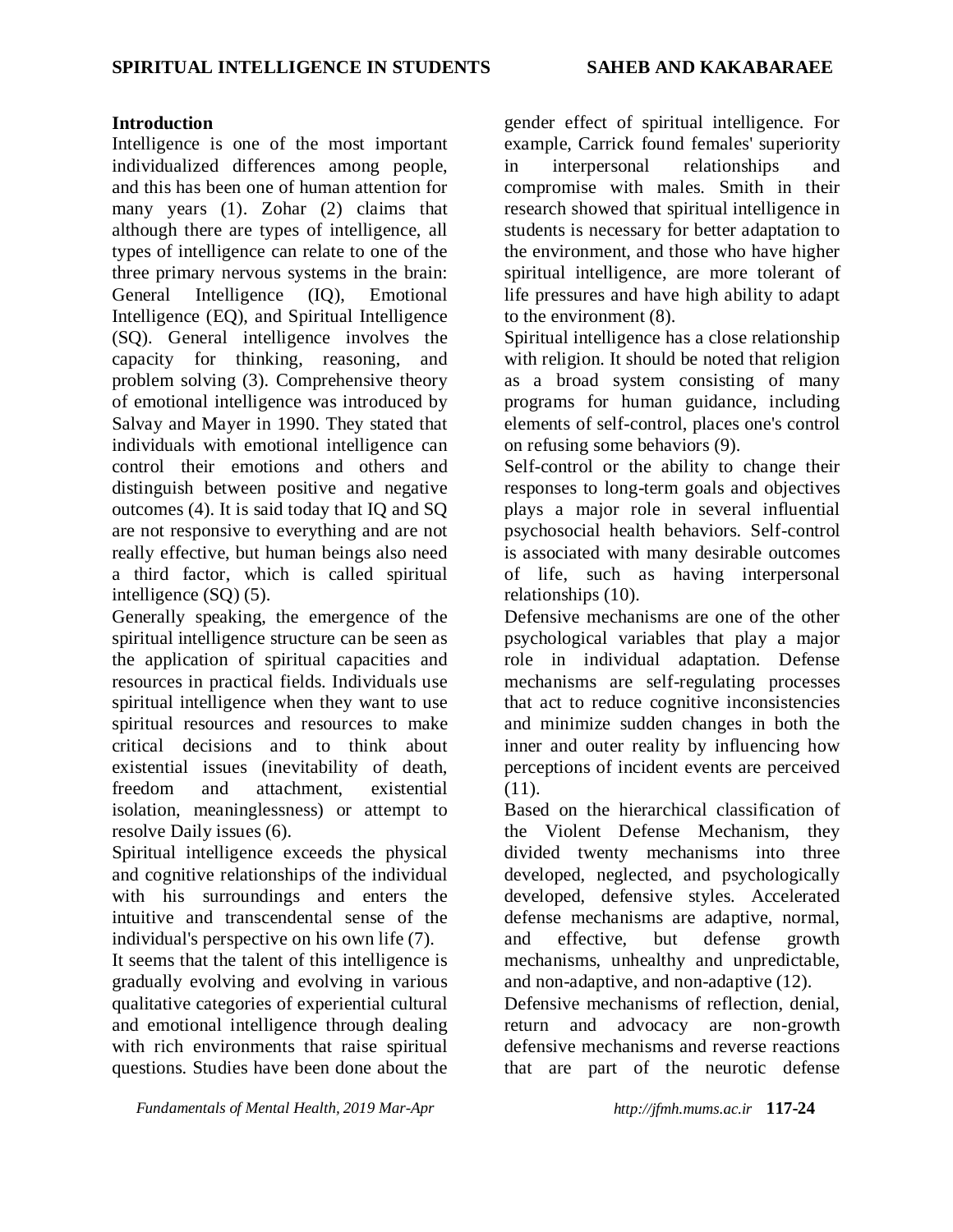mechanisms that have a negative relationship with self-control, which indicates the type of normal activity of individuals with high self-control. Considering the importance and uses for spiritual intelligence and since spirituality and religion have been one of the inner needs of man, the present research attempts to answer the following question. Is it between spiritual intelligence, self-control and defense mechanisms in females and males there is a difference?

### **Materials and Methods**

In this causal-comparative research, the statistical population includes all boys and girls in the second grade of secondary school of Kermanshah in the academic year of 2016-17.

Considering that the number of community members including students in the second grade of high school in Kermanshah district (1) is 6043; in this study, the sample size was calculated as 360 using the Cochran formula. Sampling method was cluster random. First, clusters were identified including governmental and nongovernmental high schools. Out of the high schools in the district of Kermanshah, three girl high schools and three boy high schools were randomly selected then one and one non-state clusters were randomly selected from among the different classes. Three classes were randomly selected from each school.

To considering ethical considerations, a researcher provided about voluntarily and the participants received the needed information about the subject and method of implementation before the starting. The private and personal information of the volunteers was protected and this research had not any financial burden on participants. Also, this research was carried out with the approval of Islamic Azad University of Kermanshah Branch.

The instruments used in this study are spiritual intelligence questionnaire and selfcontrol questionnaire.

### Research instrument

*A) Spiritual Intelligence Questionnaire:* It contains 29 questions which responded as completely disagrww, disagree, no opinion, agree and completely agree. This scale standardized and in 1387 by Abdollah Zadeh on 280 cases. 200 cases were students of Gorgan Natural Resources University and 80 cases were students of Payam Noor University in Behshahr city. Of these, 184 were female. First, a 30-item questionnaire was prepared by test creators and performed on 30 students. The reliability of the test in the alpha phase was 0.87, in the analysis of the questionnaire, the question-12 was removed and the final questionnaire was adjusted with 29 questions. In the final stage of the questionnaire, 280 subjects were selected and the reliability of the questionnaire was obtained by Abdollah Zadeh and his colleagues by Cronbach's alpha (0.89). Cronbach's alpha coefficient obtained as 0.91 (13).

*B) Self-control Questionnaire:* This questionnaire made by Tangjini (14) to evaluating the self-control of individuals. The main form of the test has 35 terms. Afterwards, Tangjini and his colleagues also submitted a short self-control form they presented. The short form has 13 terms and gives a total score. This test was provided on a 5-point Likert scale (14). In order to standardize the self-control scale, the shortened form was performed on two separate samples. The calculated Cronbach's alpha coefficient was 0.83 and 0.85 in the two groups. The self-control scale consists of two self-controls, self-control or selfcontrol sub-scales. The results of their research indicated that the internal consistency was appropriate (Cronbach's alpha for self-control alpha: 0.86 and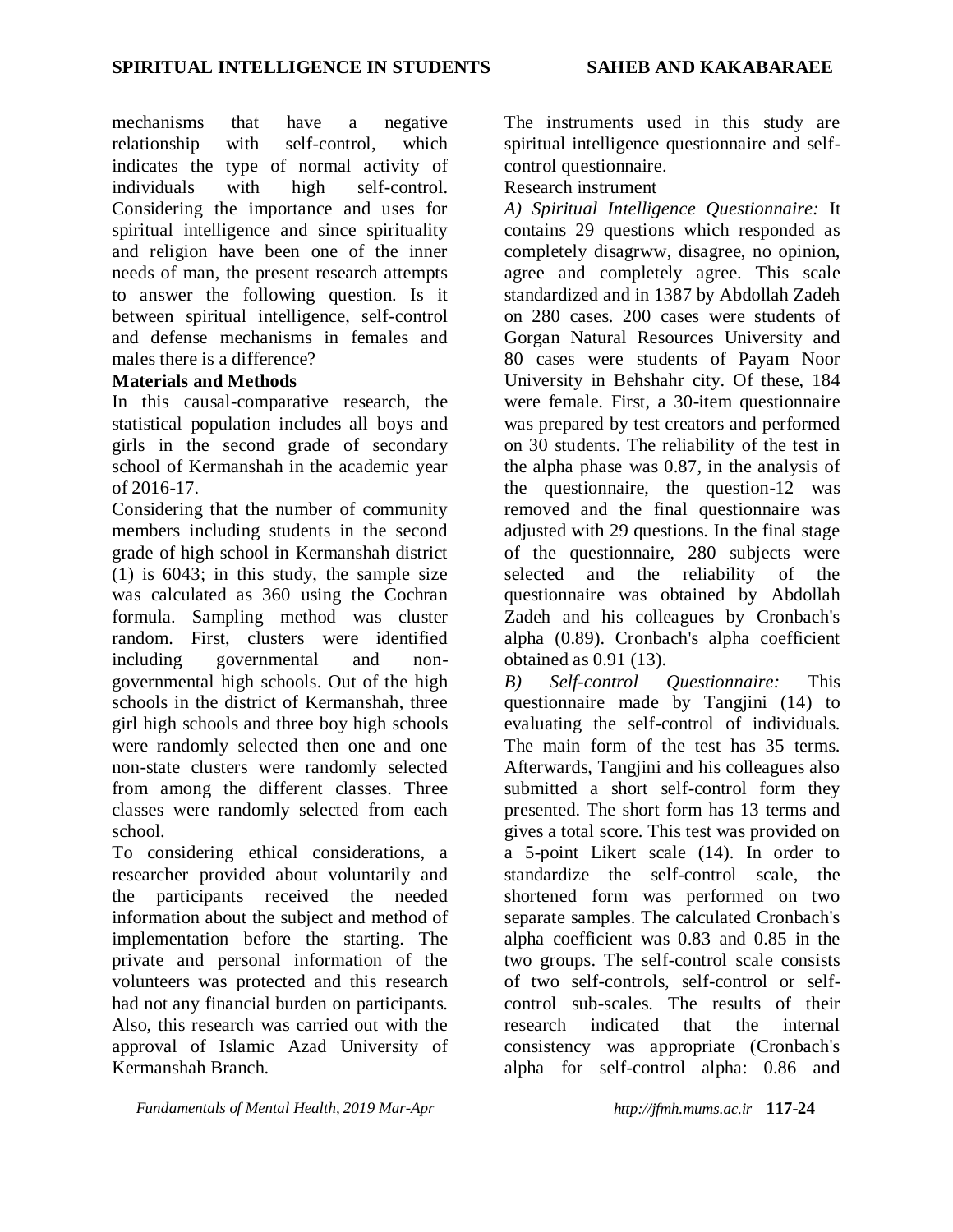Cronbach's alpha for initial self-control of 0.68). Validity and reliability of this questionnaire were calculated by Mousavi Moghaddam et al. (Cronbach's alpha: 0.87)  $(15)$ .

*C) Defense Mechanism Questionnaire:* It has 77 items that measures 14 defense mechanisms. This test was conducted by Hosseini as a graduate thesis course led by Abdollah Zadeh on 200 students of Payame Noor University in Behshahr (64% of them were female).

The Cronbach's alpha calculated 0.84. The results showed that the questionnaire had a good level of validity and validity. The test responses on a five-point scale in the Likert spectrum are totally in line with the totally disagreeable (16).

The questionnaire measures 14 defense mechanisms, including retrogression, compensation, replication, introspection, projection, reasoning, reversal, return, displacement, denial, fantasy, magnificence,

and rational transformation. Given that the terms related to each mechanism are dispersed in the questionnaire, the phrases related to each mechanism are presented separately, which, after answering, obtains their scores according to the definitions of each defense mechanism. The number of phrases related to each mechanism is divided, so the mean of each mechanism is obtained (17).

Data were analyzed using descriptive and inferential statistics using SPSS-21 software. One-way analysis of variance analysis was used in inferential statistics to compare the mean of variables between the two sex groups.

#### **Results**

In this research 360 students were entered. The scores related to spiritual intelligence were presented in Table 1.

| <b>Boys</b>           |       |                       | Girls |                  |                                    |              |
|-----------------------|-------|-----------------------|-------|------------------|------------------------------------|--------------|
| Standard<br>deviation | Mean  | Standard<br>deviation | Mean  | <b>Variables</b> |                                    |              |
| 4.34                  | 16.11 | 6.76                  | 18.13 |                  | Understanding and<br>communicating | Spiritual    |
| 7.38                  | 19.71 | 4.85                  | 21.10 |                  | Spiritual life                     | intelligence |

**Table 1.** Mean and standard deviation of spiritual intelligence components by gender

Based on the findings, the mean score of self-control component in boys and girls were 27.95 and 28.11, respectively. The

mean of elementary self-control component in boys and girls were 26 and 26.16, respectively (Table 2).

| <b>Table 2.</b> The mean and standard deviation of self-control and its subscales |  |  |
|-----------------------------------------------------------------------------------|--|--|
|-----------------------------------------------------------------------------------|--|--|

|                       | <b>Boys</b> | Girls                 |                               |                         |         |
|-----------------------|-------------|-----------------------|-------------------------------|-------------------------|---------|
| Standard<br>deviation | Mean        | Standard<br>deviation | Mean                          | Variables               |         |
| 4.73                  | 28.11       | 3.58                  | 27.95                         | Preventive self-control | Self-   |
| 4.84                  | 26.18       | 5.36                  | Elementary self-control<br>26 |                         | control |
| 5.16                  | 24.18       | 7.42                  | 24.6                          | Unclassified Items      |         |

According to the results obtained, the mean defense mechanisms in boys and Levin's test was used to examine the homogeneity of variances (assumption of girls were  $180.88 \pm 10.1$  and  $116.67 \pm 10.1$ 11.3, respectively.

variance analysis). The results showed that there is a homogeneity of variance for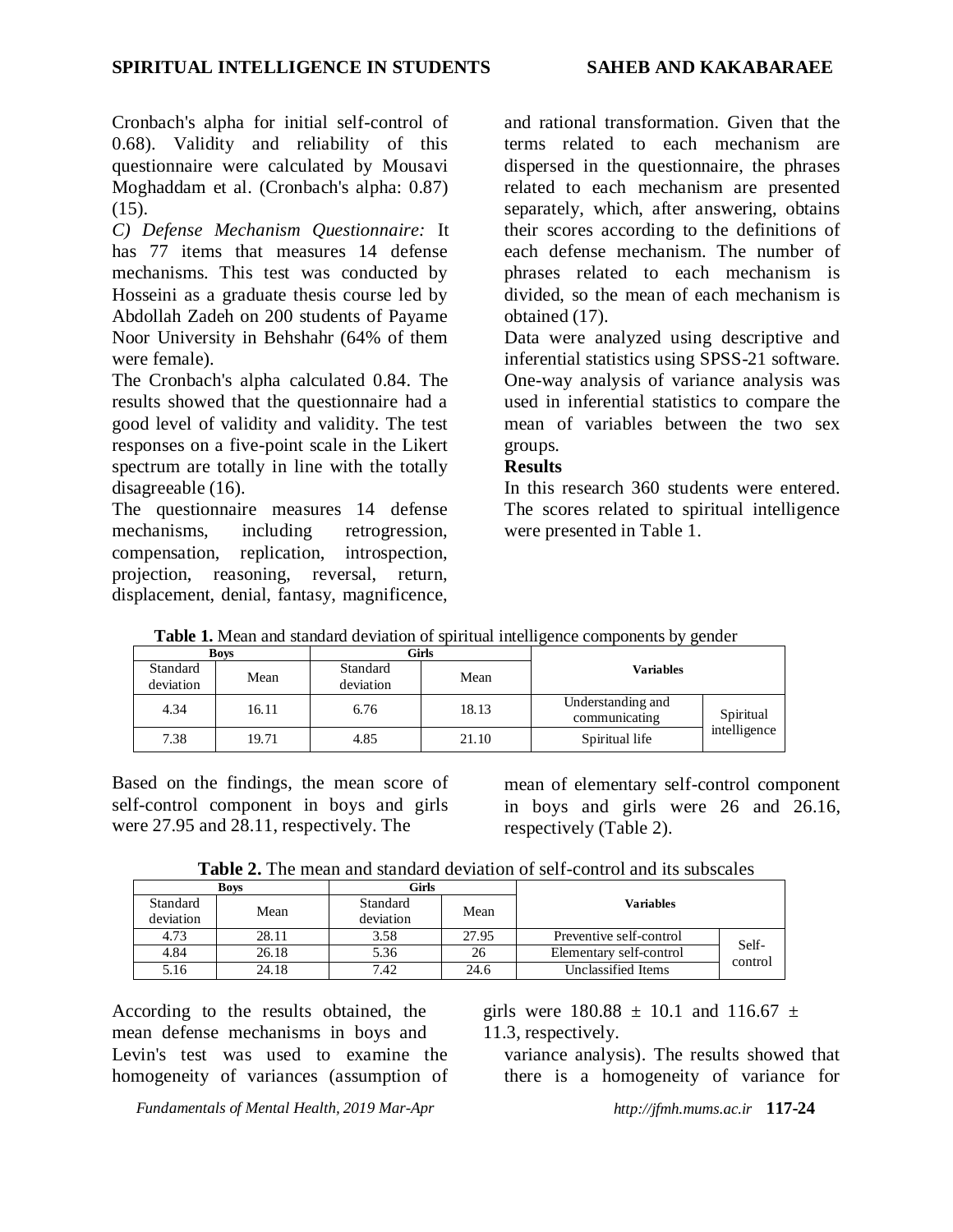#### **SPIRITUAL INTELLIGENCE IN STUDENTS SAHEB AND KAKABARAEE**

spiritual life component and self-control variable, but for variables of defense mechanisms of retrograde components, replication and reason. There is

homogeneity between displacement and homogeneity, and in other components there is no homogeneity between variances (Table 3).

| <b>Significance level</b>                | 2df | 1df | F    |                                               | <b>Variable</b>           |
|------------------------------------------|-----|-----|------|-----------------------------------------------|---------------------------|
| 0.067                                    | 359 |     | 21.3 | Spiritual life                                | spiritual<br>intelligence |
| 0.094                                    | 359 |     | 2.6  | Preventive self-control                       | Self-control              |
| 0.06                                     | 359 |     | 3.4  | Classified self-control                       |                           |
| 0.51                                     | 359 |     | 0.42 | Retrograde                                    |                           |
| 0.46                                     | 359 |     | 0.52 | Replication                                   | Defense                   |
| 0.14                                     | 359 |     | 2.15 | Rejection                                     | mechanism                 |
| 0.18                                     | 359 |     | 2.17 | Displacement                                  |                           |
| In examining the hypothesis, there was a |     |     |      | spiritual life, the significance level of the |                           |

|  | <b>Table 3.</b> Homogeneity of variables |  |  |
|--|------------------------------------------|--|--|
|--|------------------------------------------|--|--|

In examining the hypothesis, there was a significant difference in spiritual intelligence among males and females. The results of one-way analysis of variance showed that in the subscale of

spiritual life, the significance level of the test was less than 0.05, which means that between the two groups has a significant difference in terms of spiritual life (Table 4).

|  | Table 4. The results of comparison of mean spiritual life in two genders |  |  |  |  |  |  |  |
|--|--------------------------------------------------------------------------|--|--|--|--|--|--|--|
|--|--------------------------------------------------------------------------|--|--|--|--|--|--|--|

| <b>Significance</b><br>level |    | Average<br>squares | df  | Sum of<br>squares |                            |                |
|------------------------------|----|--------------------|-----|-------------------|----------------------------|----------------|
| 0.001                        | 18 | 21.6<br>3.42       | 359 | 61/69<br>746/8    | Intergroup<br>Within group | Spiritual life |

There is a significant difference between self-control and prohibition and self-control among boys and girls. One-way ANOVA test showed that the significance level of the test was less than 0.05 (Table 5).

**Table 5.** Results of comparison between self-control subscales in two genders

| Significance level |       | Average<br>squares | df  | Sum of<br>squares |              |                  |
|--------------------|-------|--------------------|-----|-------------------|--------------|------------------|
| 0.001              | 13.27 | 281.8              |     | 281.8             | Intergroup   | Preventive self- |
|                    |       | 10.3               | 359 | 2264.3            | Within group | control          |
| 0.001              | 14.8  | 228                |     | 228               | Intergroup   | Classified self- |
|                    |       | 15.4               | 359 | 3357.3            | Within group | control          |

There was a significant difference in the defense mechanisms subscales in two groups of girls and boys in the level of homogeneity of variance tests for retrospective subscales, replication, rejection and displacement of more than 0.05 and variables. The results of one-way ANOVA showed that the significance level of the test was less than 0.05, which means that there is significant difference between the two groups, in term of reversal, replication, rejection and displacement (Table 6).

|                     |         |    | <b>Table 6.</b> Results of comparison between defense mechanisms |  |
|---------------------|---------|----|------------------------------------------------------------------|--|
| <b>Significance</b> | Average | df | -Sum of                                                          |  |
| level               | squares |    | squares                                                          |  |

|  | <u>.</u><br>level |      | <br>squares | df  | waan vi<br>squares |            |             |
|--|-------------------|------|-------------|-----|--------------------|------------|-------------|
|  | 0.001             |      | 218.8       |     | 218                | Intergroup |             |
|  |                   | 15.9 | 13.6        | 359 | 2984.6             | Within     | Repression  |
|  |                   |      |             |     |                    | group      |             |
|  | 0.001             | 12.2 | 204.2       |     | 204.2              | Intergroup | Replication |
|  |                   |      | 16.7        | 359 | 3648.4             | Within     |             |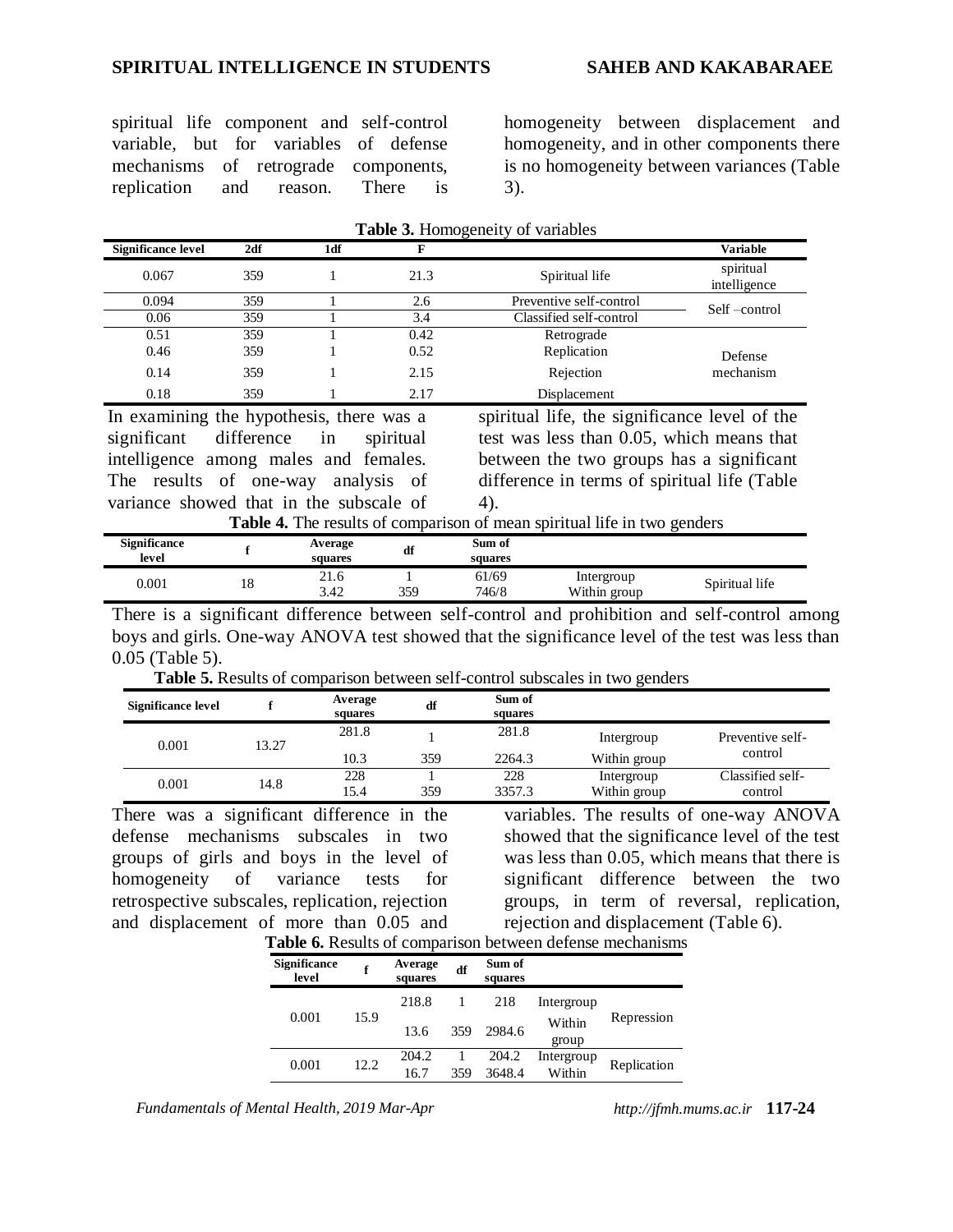|       |     |       |       |        |        | group      |              |
|-------|-----|-------|-------|--------|--------|------------|--------------|
|       |     |       | 331.3 |        | 331.3  | Intergroup |              |
| 0.001 |     | 33.17 | 359   | 359    | 2177.3 | Within     | Rejection    |
|       |     |       |       |        |        | group      |              |
|       |     | 96.89 |       | 96.89  |        | Intergroup |              |
| 0.001 | 8.6 | 14.1  | 359   | 376.09 |        | Within     | Displacement |
|       |     |       |       |        |        | group      |              |

#### **Discussion**

The purpose of this study was to compare the spiritual intelligence, self-control and defense mechanisms in boys and girls. The findings of the one-way analysis of variance showed that there is a significant difference in spiritual intelligence between boys and girl students in the spiritual life component.

In explaining this finding it can be stated that spirituality as one of the dimensions of humanity includes consciousness and selfknowledge. Bilotta believes that spirituality is also going beyond us in everyday life and being integrated with someone other than ourselves, this awareness may lead to an experience that goes beyond ourselves. Since each type of intelligence grows to a different degree, so one person may grow a lot in one person, but other types of multiple intelligences have not grown much. When ethical issues are remained unsolved, it prevents spiritual growth. Different research has shown that religion and spirituality have a positive effect on the health of the body and the body. Religiosity is also correlated with the reduction of suicidal ideation. impunity, reduction of crime, and so on (18,19). Therefore, people with high spiritual intelligence have a capacity for excellence and have a high desire for consciousness. They have the capacity to devote part of their daily activities to spiritual and spiritual practices, and to demonstrate an environment such as forgiveness, gratitude and etc. (20). People with a high spiritual intelligence in their lives find meaning for most of what's going on around them, and they realize that there is nothing meaningless in this universe

and that all things in the world are derived from a special and supreme authority.

There is also a significant difference between the two groups of students in terms of self-control and classifying.

On the other hand, self-control is one of the skills of thinking that helps students learn their emotions and behaviors in order to make good decisions, as well as helping to reduce impulsive and effective coping with disappointment. Self-control is therefore a vital component of social welfare for students which provide opportunities for proper decisions and control of feelings, frustrations and reactions. This intellectual skill prevents decisions and actions that are not appropriate in dealing with situations. Self-control as an executive function often refers to how to manage feelings and behavior in individuals. Therefore, in determining the difference in self-control among females and males, it can be stated that inhibition of the response to preoperative thinking capacity and the ability to withstand situations that are not needed and reject something different from that of males and females. Also, self-control in social relationships and the display of appropriate behavior in different and difficult situations and situations may also vary between boys and girls.

Another finding obtained from this study showed that there is a significant difference between two groups of students in terms of retrospective, replication, reasoning and displacement.

Concerning defense mechanisms, it can also be argued that defense mechanisms that are responsible for protecting a person in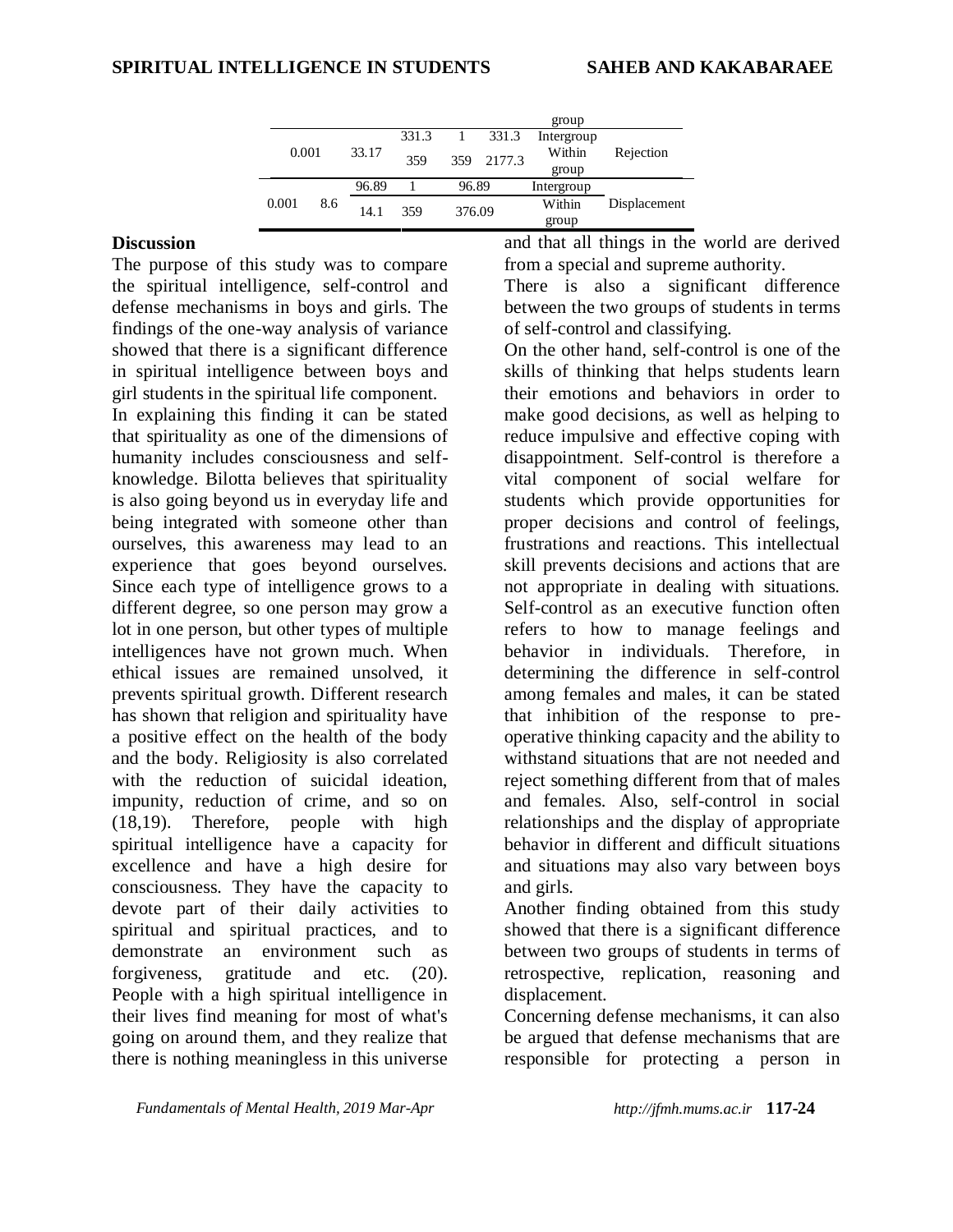confronting different forms of anxiety may, in terms of actuation, be normal or abnormal, efficient or ineffective. Andrews et al., on the basis of the hierarchical classification of the City of Warring on defense mechanisms, divided 20 mechanisms into three defensive styles (growth, neurotic, and unrecognized growth) (21). Developed defense mechanisms are considered to be normal and effective as adaptive exposure modes, while neurotic and non-growth defensive mechanisms are inappropriate and ineffective modes of exposure. The girls and boys can be either normal or ineffective differences can be due to the fact that females can use more conventional defense mechanisms than in males in difficult situations, which is the difference between them.

The results are consistent with the findings of Saheb and Kakaberaei (22). They showed that spiritual intelligence and self-control are significantly different between males and females. Also, spiritual intelligence and selfcontrol can affect the psychological health in both genders. Research has not been found in the research on the gender comparisons of the variables, but the findings of Mousavi Moghadam et

al. are overlapping with these findings. Mousavi Moghaddam et al. showed that there was a significant positive correlation between spiritual intelligence and selfcontrol. There was a significant positive correlation between spiritual intelligence with internal mechanism and rational justification, but there was no significant relationship between spiritual intelligence with the mechanism of return, displacement, denial, fantasy, reverberation and conversion. This research, like other studies, has limitations such as using a questionnaire to examine and not use more reliable methods of clinical assessment, such as interview. It is suggested that under controlled conditions, the causal relationship between the variables of this research in the form of experimental design should be addressed so that if the existence of a causal relationship between them is proved, then applied sciences can be applied in the field of increasing self-control, spiritual intelligence and defense mechanisms used by students.

#### **Acknowledgment**

This manuscript was extracted from the MS. thesis of Islamic Azad University of Kermanshah. The authors have not conflict with the interests of the organization or institution.

Thanks and appreciation to everyone who helped us to do this research better.

#### *References*

1. Heien S. Short definition of emotion intelligence. New York: Emotion intelligence; 2007: 115-32.

2. Zohar D, Marshall I. SQ, connecting with our spiritual intelligence. New York: Bloomsbury; 2000: 215-28.

3. Zohar D, Marshall, I. SQ: Spiritual intelligence, the ultimate intelligence. London: Bloomsbury: 2000; 144-7.

4. Goleman D. Defining emotional intelligence in music education. Art Educ Pol Rev 2002; 103(5): 9-15.

5. Cherian P. Now it is SQ. [cited 2004]. Available from: www.life and work meaning and purpose.

6. Mohammad H, Bahrainis AM, Mortazavi MA, Mousavi Seyed MR, Ashraf Zh. [Spiritual intelligence training effect on the mental health of high school students]. Journal of religion and health 2014; 1(1): 28- 39. (Persian)

7. Nasel DD. Spiritual orientation in relation to spiritual intelligence: A consideration of traditional christianity and new age/individualistic spirituality. Dissertation. Australia: The University of South Australia, 2004: 87-96.